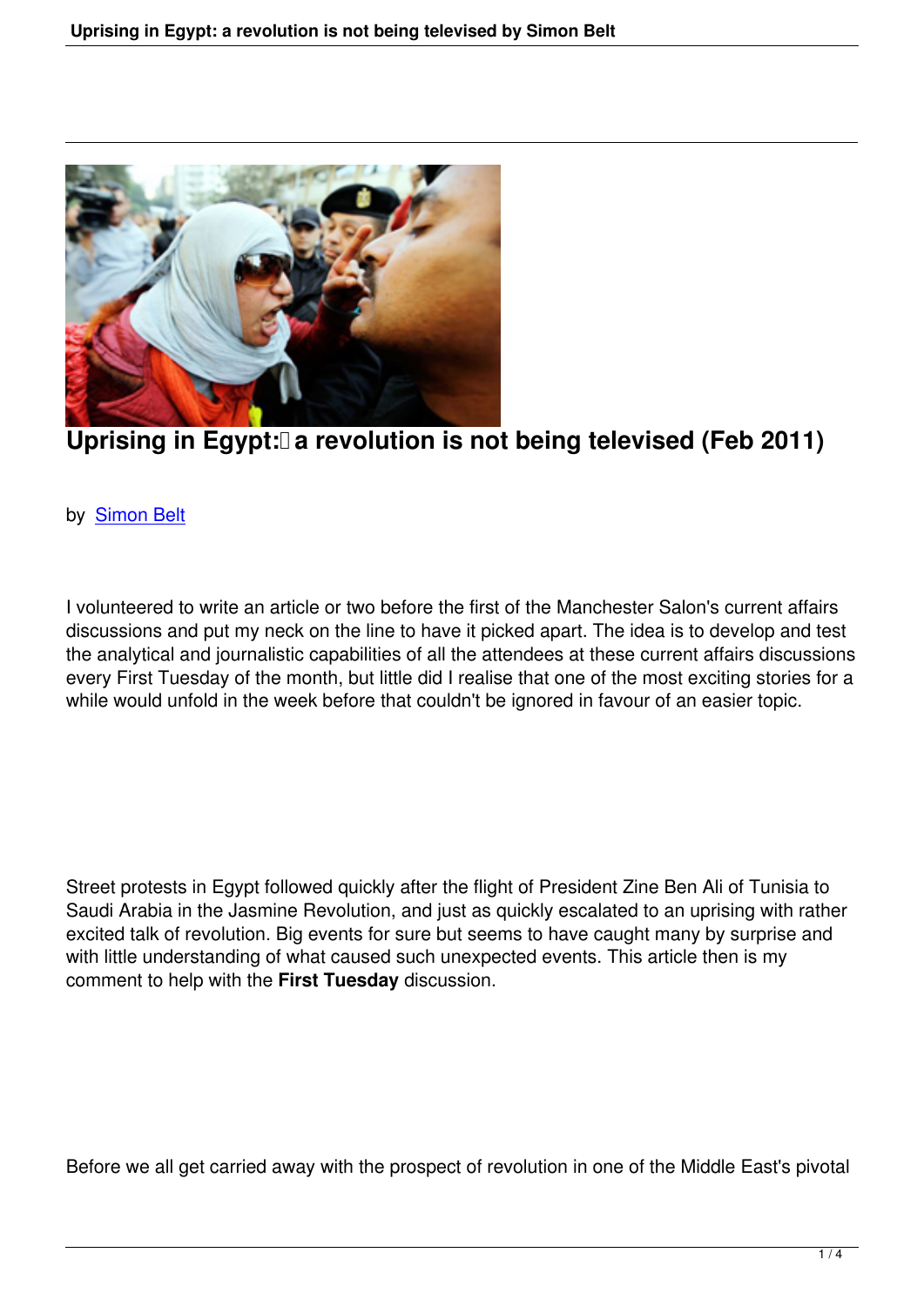country, which would surely change the course of world politics, let us just recap on the events leading up to the protests in Egypt. In Tunisia a fruit vendor, Mohamed Bouazizi, set himself alight in protest at police seizing his cart, with economic conditions being so desperate. That triggered angry protests resulting in the resignation of President Zine al-Abidine Ben Ali.

Reporting for the Sunday Times, Marie Colvin says that several young men in Egypt have emulated Bouazizi's suicide by setting themselves on fire to protest against poverty, unemployment and the humiliation of not having enough money to get married. And the existence of such high numbers of many young, unemployed and umarried men is seen as one of the reasons that the protests escalated so quickly and spontaneously, which is worth considering.

Last year, Khalid Saeed, 28 was hauled out of an internet cafe in Alexandria and beaten to death by the police in full view of people on the street - after he accused police officers of taking part in a drugs deal. The initial demonstration last week was called on the officially organised '**P olice Day**

' to highlight police brutality, under the organising name of 'We are all Khalid Saeed'. After the size of demonstration on Tuesday took the police by surprise, forcing them to retreat temporarily, the Government banned demonstrations on the Wednesday, though demonstrators defied the ban incurring the wroth of uniformed police batton charges and plain clothes snatch squads beating and arresting any stragglers they could.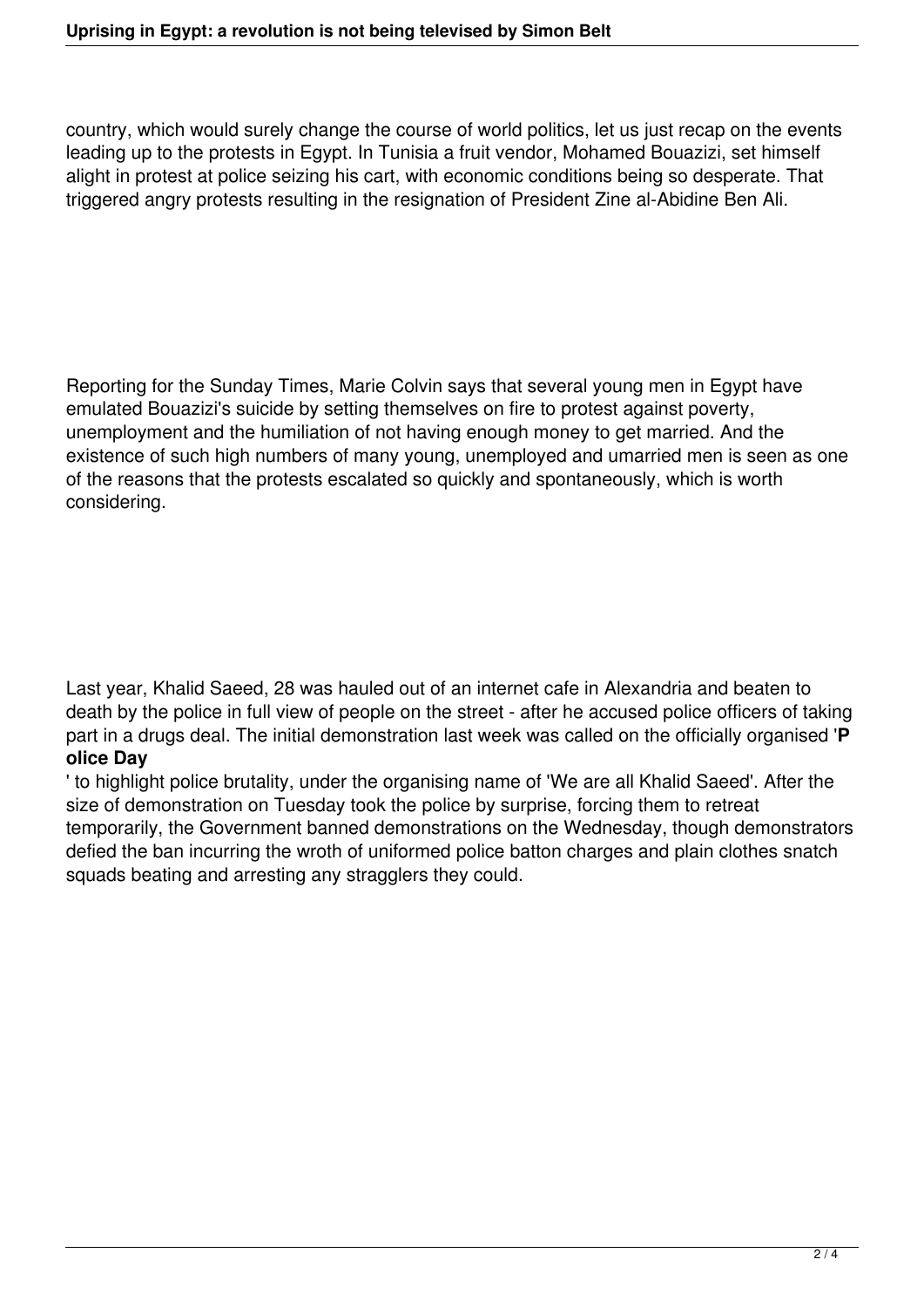

Some usefur background readings

Egyptian Demonstrators Rev up for Big Friday as Regime Cracks Down , Juan Cole, 28 January 2011

Egyptian youth and new dawn hopes , Firas Al-Atraqchi, Aljazeera 29 January 2011

[Egypt protests surprise analysts](http://english.aljazeera.net/indepth/features/2011/01/2011129081571546.html) , Alaa Bayoumi, Aljazeera 29 January 2011